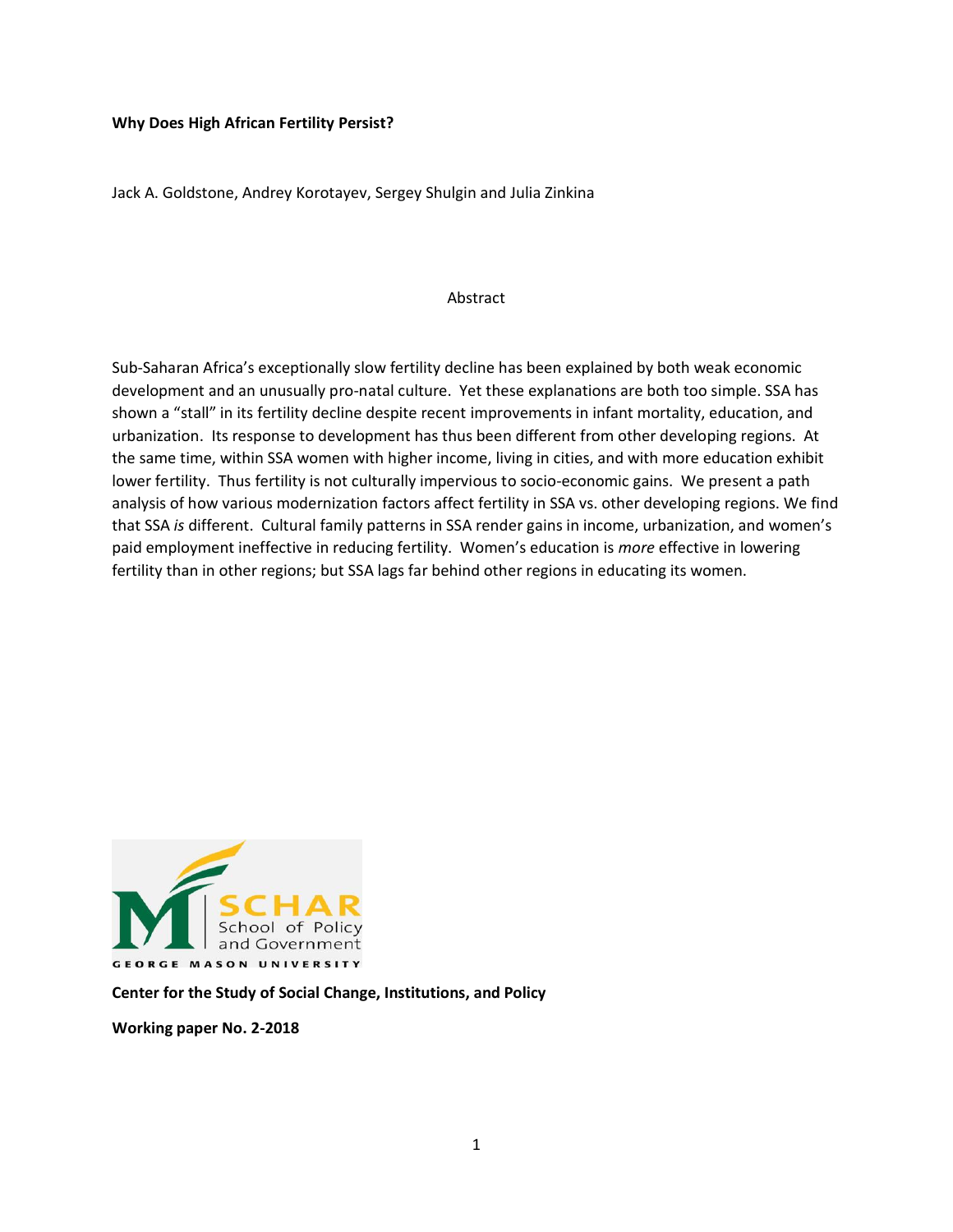#### **Why Does High African Fertility Persist?**

Most of Africa has made remarkable progress in reducing mortality, especially in recent years, as improvements in nutrition, sanitation, and measures to combat malaria and other tropical diseases have led to substantial increases in lifespans. For Africa as a whole, life expectancy in the 1950s was less than 40 years, not much different from Europe in the 1700s. But by the 1980s, life expectancy surpassed 50 years, and by 2010-2015, had reached 60 years – a 50% increase.

These gains in life expectancy were mainly due to dramatic declines in infant mortality. For sub-Saharan Africa, infant mortality has fallen by 44% in just the last two decades, from 1990-1995 to 2010-2015. The fall was quite widespread: In 1990-1995, 33 countries in sub-Saharan Africa had an infant mortality rate above 100 per thousand live births. By 2010-2015 none did, and only seven countries (Central African Republic, Chad, Somalia, South Sudan, Guinea-Bissau, Mali, and Sierra Leone) had rates above 75 (United Nations 2017).

Africa's population today is thus far healthier and longer-lived than it was in the preceding century. The UN projects that by 2050-55, average lifespans in Africa (and sub-Saharan Africa) will reach 70 years, a dramatic convergence with other world regions (United Nations 2017, medium variant projection).

### Fertility: A Conundrum

Based on the experience of other developing regions, these improvements in Africa's mortality, especially infant mortality, would be expected to lead to similarly impressive reductions in fertility. In Asia and Latin America, fertility was similar to that in Africa in the 1950s, with about six children born per woman during her lifetime. Then with improvements in mortality and other indices of economic development, fertility steadily declined. By the late 1970s total fertility had fallen to four, and then by the early 2000s to well below three. As of 2010-2015, fertility in Asia and Latin America is about at replacement levels, at 2.2 and 2.1 respectively. Yet in Africa, a wholly different pattern developed.

From the 1950s fertility in Africa actually rose slightly, reaching nearly seven children per woman by the early 1970s. Fertility then sharply diverged in different regions. In northern and southern Africa, fertility began a steady decline.<sup>1</sup> In northern Africa, fertility fell from seven children per woman in the 1960s to five by the late 1980s, and then to three by 2005-2010. In southern Africa, where fertility was six children per woman in the 1960s, the level fell to four in the late 1980s and to less than three by 2005-2010. These regions thus followed the pattern of other developing regions, with about a onedecade delay.

By contrast, in eastern Africa in the late 1980s fertility was still above seven children per woman. It then began a slow decline but still remains at nearly five in 2010-2015. In middle Africa, which had fertility of about six children per woman in the 1950s, fertility continued to *rise* all the way up through the late 1980s, reaching 6.76 in 1985-1990. Fertility then began to decline but very slowly, remaining at about six children per woman even twenty-five years later in 2010-2015. Western Africa was similar to middle Africa, with fertility rising and remaining close to seven children per woman up to the late 1980s, then falling slowly, but a bit further than in middle Africa, reaching 5.5 by 2010-2015. Western, middle and eastern Africa have thus shown a dramatically different fertility path than other parts of Africa and other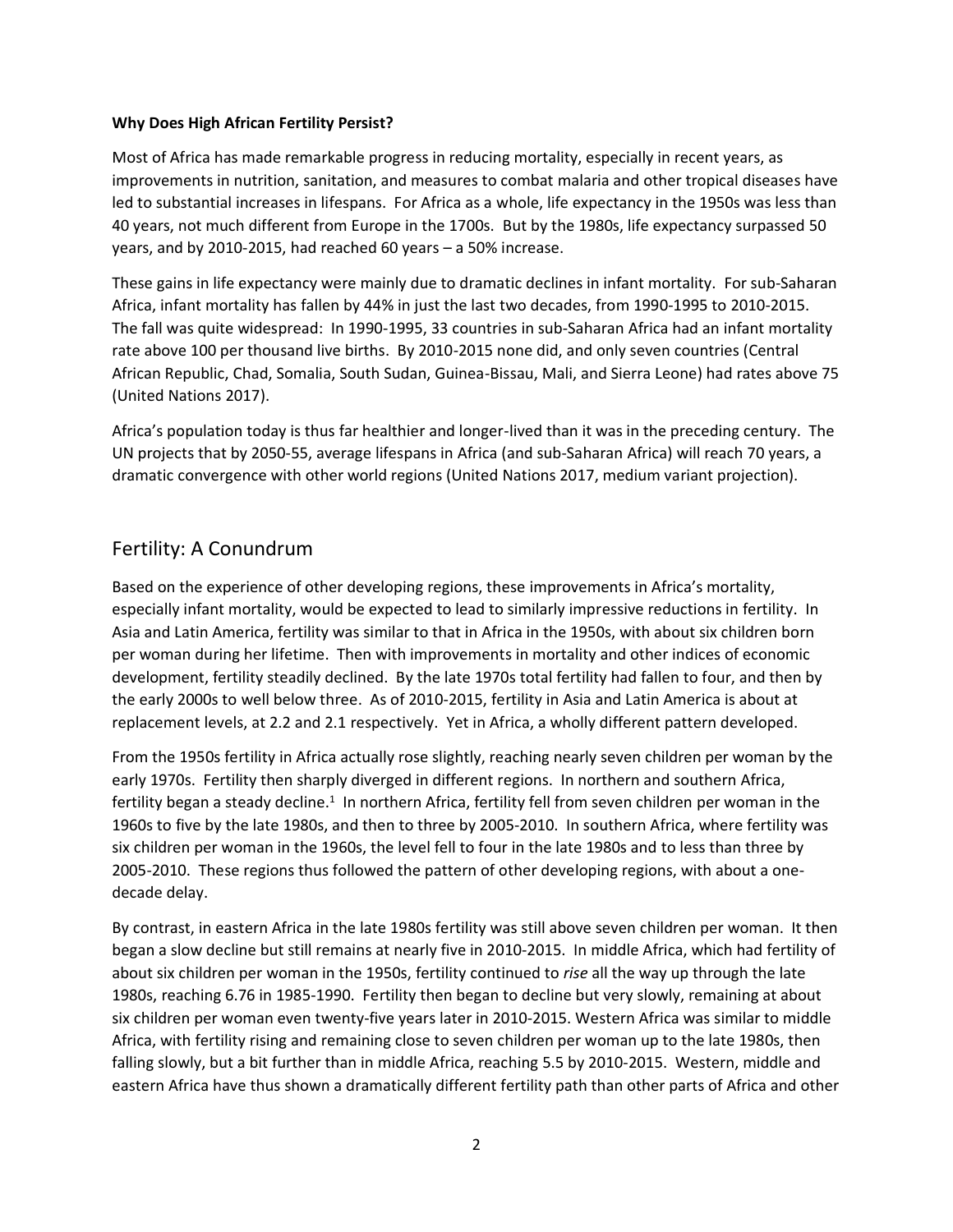regions of the developing world. These are the only large regions of the world where even after decades of falling mortality fertility remains at or above five children per woman (United Nations 2017).

As Jean-Pierre Guengant and John F. May (2013, 255) have stated, "This pattern of persisting high levels of fertility in the majority of African countries differs markedly from what has been observed in other developing countries since 1960." Yet as John Casterline (2017, 4) recently observed, "there is nothing approaching consensus on the sources of this difference."

## Why High African Fertility Persists

John Bongaarts (2017, 40), summing up the experience of most developing regions, notes that "As societies modernize, economic and social changes such as industrialization, urbanization, new occupational structure, and increased education lead first to lower mortality and subsequently to a decline in fertility." Accordingly, at the 1974 United Nations population conference in Bucharest, India's minister of population Karan Singh famously claimed that "Development is the best contraceptive." Yet in tropical Africa this has not been the case. For sub-Saharan Africa as a whole, real GDP/capita has grown by 50% from 1995 to 2015 (World Bank 2018). Yet even as most countries in this region have experienced real income gains, urbanization, greater literacy, and economic growth, high fertility rates persist.

The puzzle as to why these changes have not produced lower fertility in Africa, as they have done elsewhere, has given rise to two main answers: First, it is true that Africa has not yet experienced the same increases in education, income, and other indices of modernization that have been seen in Asia and Latin America. As Bongaarts (2017) notes, real income per capita in sub-Saharan Africa grew hardly at all from the 1970s to the 2010s, while real income in other developing regions rose sharply in these decades. Goujon, Lutz, and Samir (2015) have pointed out that many sub-Saharan countries had a "stall" in their progress in education that may have produced a "stall" in progress in reducing fertility. Thus it could be posited that Africa is simply behind in certain attainments and will eventually catch up to other regions.

Yet this is unsatisfactory for two reasons. First, northern and southern Africa did in fact follow the pattern of other regions, as would be expected; it is only eastern, middle, and western Africa that have not done so. Second, even for the latter regions, the rate and amount of their fertility decline is not comparable to what happened in other developing regions at similar levels of income and development (Shapiro and Hinde 2017; Shapiro and Gebreselassie 2008; Ezeh, Mberu and Emina 2009). According to Bongaarts and Casterline (2012, 155), "… the median pace of change in sub-Saharan Africa (0.03 per year) is less than one-third the pace in the other regions [Asia and Latin America] (0.12 and 0.13, respectively)." Indeed, the behavior of fertility in sub-Saharan Africa is wholly at odds with the idea that economic progress determines the pace of fertility decline. As Bongaarts (2017) has shown, fertility rose when the region's GDP/capita was relatively high in the 1970s, then began the onset of fertility decline in the early 1990s, when GDP/capita had fallen considerably, and then encountered a widespread stall in fertility decline in the 2000s, when GDP/capita was rising fairly rapidly.

Forecasting of Africa's demographic trajectory based on expectations that it would follow the pattern of other regions has thus been badly misleading. Figure 1 below shows the difference between the decline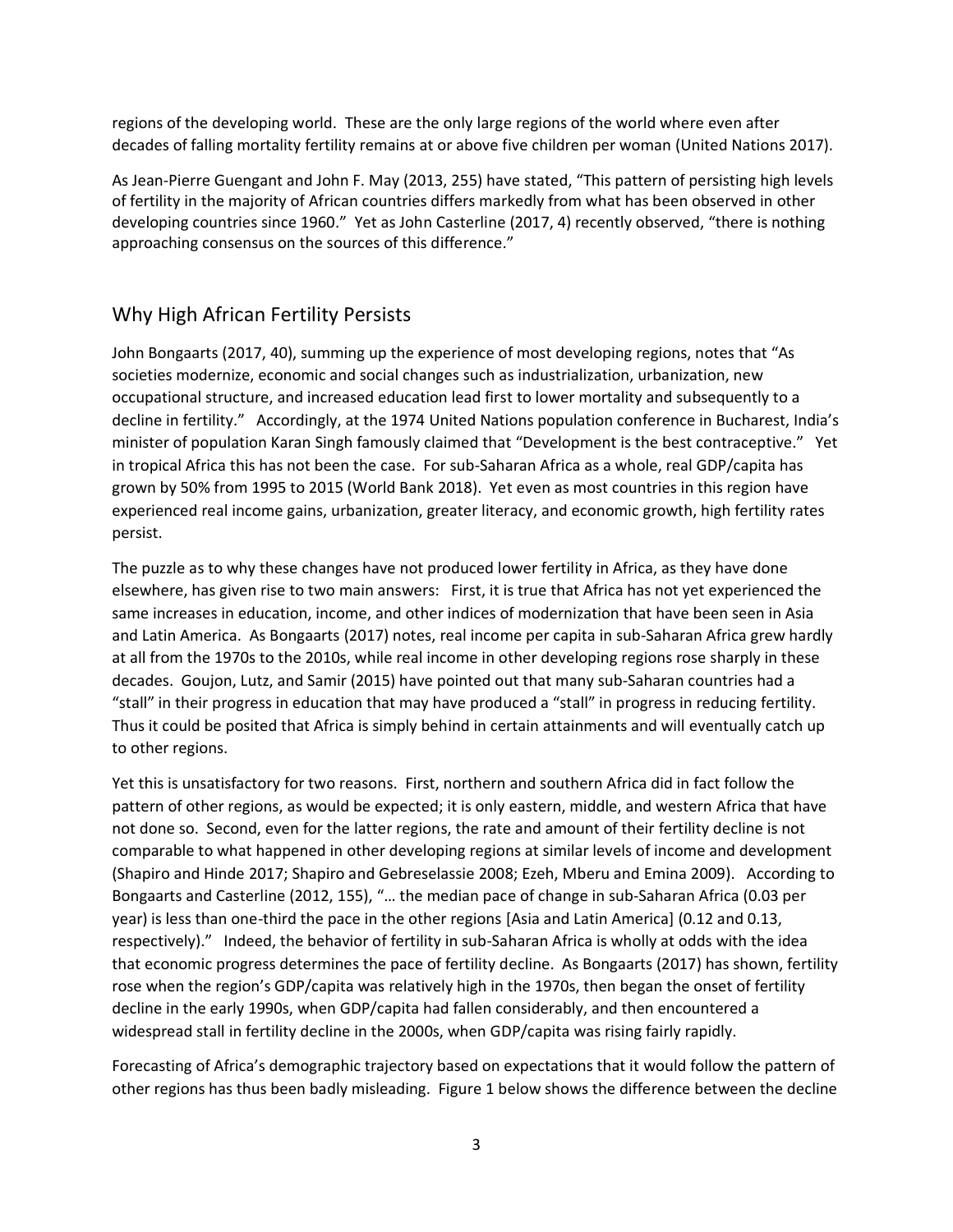in fertility from 1990-1995 to 2010-2015 projected by the United Nations Population Division in 1995 and the actual decline in fertility as revealed by on-the-ground Demographic and Health Surveys (DHS) two decades later. As can readily be seen, the UN fertility projections for most of the countries of sub-Saharan Africa, based on analyzing the pattern of fertility decline in other developing regions, anticipated fertility reductions of .5 to 1 child per woman more than was actually observed.

As the slow fertility decline in Africa continues to confound expectations, the adjustments to population projections can be dramatic. Table 1 shows how the UN's projections for Africa's poppulation in 2050 have changed from the 2010 Revision of World Population Prospects (United Nations 2011), to the 2017 revision (United Nations 2017). The differences – due to an expected decline in fertility that simply did not occur – are striking. The 2017 "medium variant" projection for the population of sub-Saharan Africa in 2050 is higher by 337 million people (15.4%) than the projection made just six years earlier. For some regions, the new projections are almost thirty to forty percent higher. Indeed, the new 2017 "medium variant" forecasts are closer to the 2010 "high variant" forecasts, and sometimes exceed them. The new "high variants" have been similarly adjusted upwards. If, as has occurred to date, the "high variant" projections become the new "medium" projections, the future medium forecast population for Africa in 2050 would be almost 2.8 billion, or 600 million more than the 2010 medium forecast of 2.2 billion.



Figure 1. UN Projections of Fertility Decline 1990-1995 to 2010-2015 vs. DHS reported Fertility Decline

\_\_\_\_\_\_\_\_\_\_\_\_\_\_\_\_\_\_\_\_\_\_\_\_\_\_\_\_\_\_\_\_\_\_\_\_\_\_\_\_\_\_\_\_\_\_\_\_\_\_\_\_\_\_\_\_\_\_\_\_\_\_\_\_\_\_\_\_\_\_\_\_\_\_\_\_\_\_\_\_\_\_\_\_\_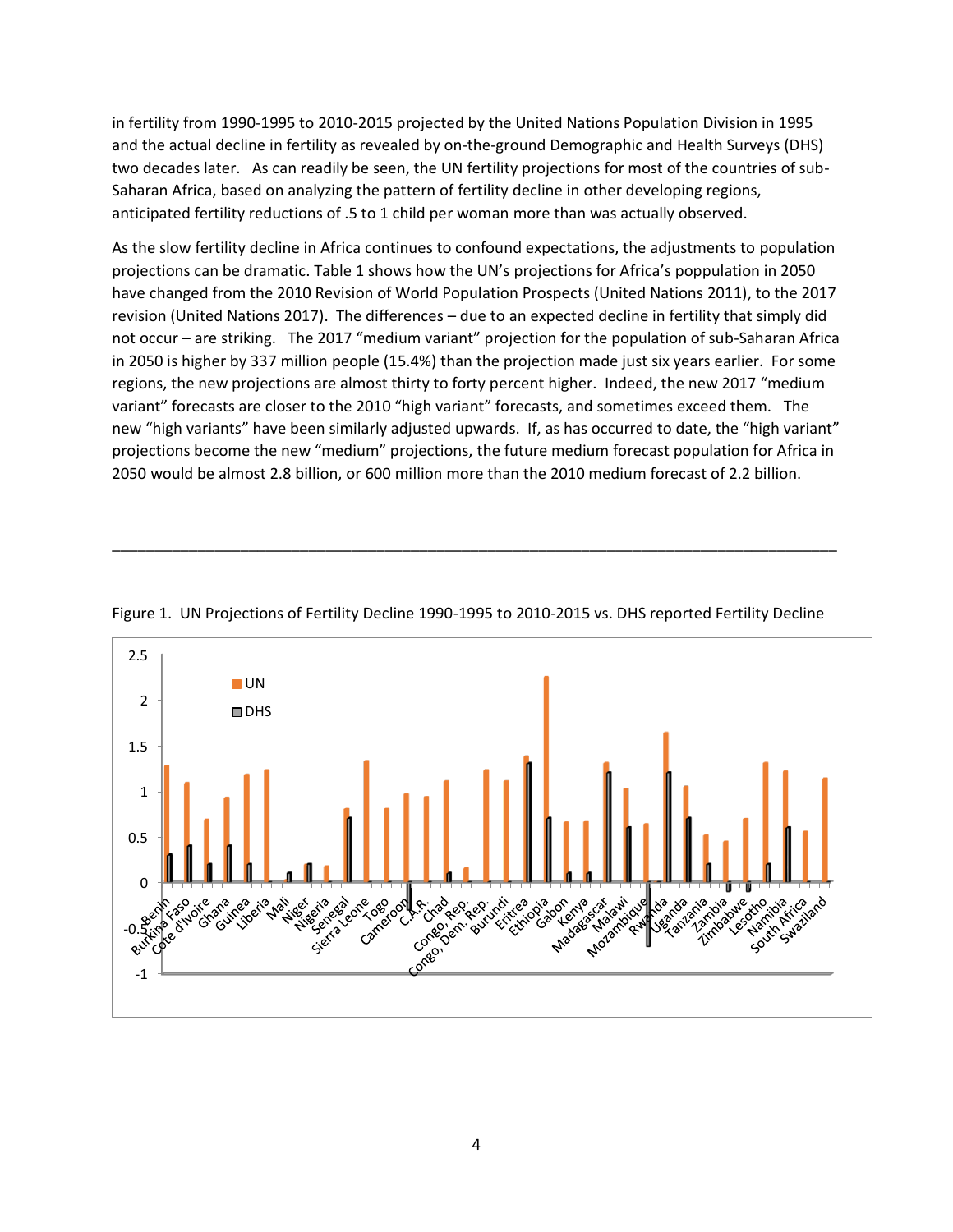|                 | <b>Medium Variant Projections</b> |      | <b>High Variant Projections</b> |      |      |          |
|-----------------|-----------------------------------|------|---------------------------------|------|------|----------|
|                 | 2010                              | 2017 | <i><u><b>Increase</b></u></i>   | 2010 | 2017 | Increase |
| <b>AFRICA</b>   | 2191                              | 2528 | 15.4%                           | 2470 | 2786 | 12.8%    |
| Eastern Africa  | 780                               | 888  | 13.8%                           | 879  | 982  | 11.7%    |
| Middle Africa   | 278                               | 384  | 38.1%                           | 314  | 420  | 33.8%    |
| Northern Africa | 322                               | 360  | 11.8%                           | 368  | 399  | 8.4%     |
| Southern Africa | 67                                | 86   | 28.4%                           | 79   | 97   | 22.8%    |
| Western Africa  | 744                               | 810  | 8.9%                            | 830  | 887  | 7.0%     |

#### Table 1. UN POPULATION PROJECTIONS FOR 2050 (Millions), 2010 Revision vs. 2017 Revision

Because of the failure of Africa's fertility to track the pattern of other regions, an alternative hypothesis has been advanced, arguing that Africa has an exceptionally pro-natalist culture that maintains high fertility even in the face of economic modernization. John and Pat Caldwell (1987), who have led this line of argument, point to the exceptionally high desired family size that appears in African surveys. It has also been noted that in Africa, due to traditional taboos on post-partum intercourse and long breastfeeding periods, birth spacing was historically relatively high. This means that there is both less room to lower fertility by increasing birth spacing, and more room to increase fertility by reducing birth spacing if these traditional practices are relaxed (Lesthaeghe 1980; Benefo 1995).

While this explanation would account for the low rate of fertility decline observed in Africa, and even the rise in fertility observed from the 1950s to the 1970s, it too has difficulties. In fact, we do observe a gradient in fertility within sub-Saharan Africa linked to modernization indices. Women in cities, and women having higher education and higher incomes, generally have lower fertility than women in rural areas, and with lower education and lower incomes (Bongaarts 2010; Guengant and May 2013). Modernization factors thus have an effect on fertility in Africa, just not quite in the same fashion as in other developing regions.

A more likely answer would be an interactive combination of modernization levels and cultural factors, such that certain regions of Africa – western, middle, and eastern Africa – have distinctive cultural patterns that affect the impact of economic development on fertility. That is, as Bongaarts (2017, 40) has argued, "the response of fertility to development could be fundamentally different in Africa than elsewhere in the developing world."

We test this hypothesis with a path analysis of how modernizing factors affect fertility in Africa vs. other developing regions.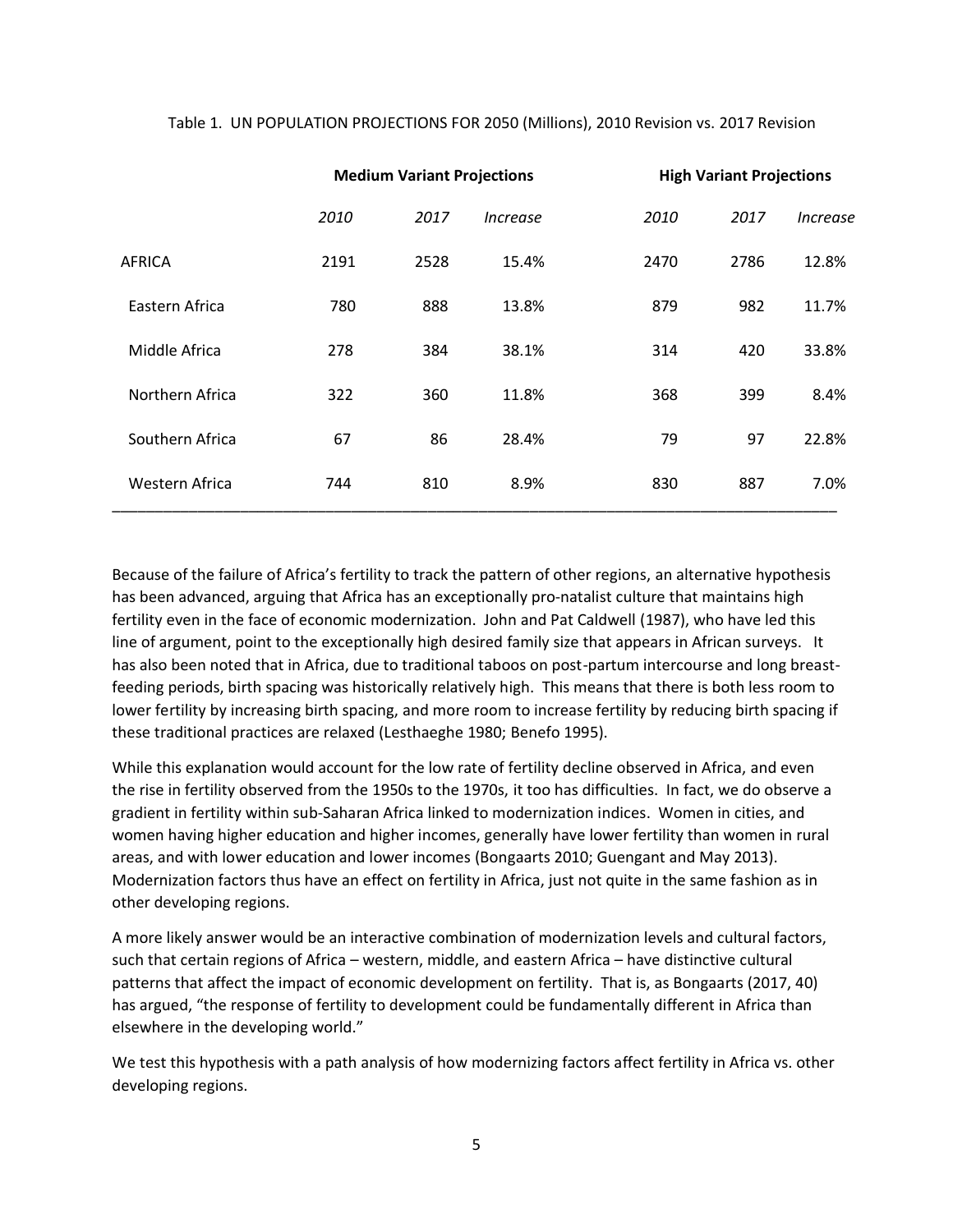# Africa is different

John Bongaarts (2017) has found that while fertility in African countries generally declines in line with changes in income, education, mortality, and urbanization, in a multiple regression including all of these factors only education was consistently significant in driving fertility, contraceptive use and desired family size. In addition, he found an "Africa effect" such that for any level of development indicators, fertility was about one child per woman higher than in other developing regions. He thus concluded that both the level of economic development (especially education) *and* a distinctive pro-natal culture in sub-Saharan Africa contribute to Africa's unique fertility dynamics.

The finding that education was the most consistently significant factor supports the suggestion by Goujon, Lutz and Samir (2015) that Africa's "fertility stall" reflects a lack of progress in educational attainments. It is also consistent with Shapiro et al.'s (2013) finding from DHS surveys that progress in women's education is more important than gains in income per head in accelerating fertility decline. We thus frame our model to examine how various development factors, including women's education, act directly and indirectly to influence fertility.

In Figure 2, we show a path model for the determinants of fertility in developing countries *excluding*  sub-Saharan Africa. This is based on data available from Demographic and Health Surveys (DHS) for 31 countries at various time intervals from 1991 through 2013, making up 88 observations. The model follows the distinction made by Guegant and May (2013) between *intermediate* determinants of fertility, which are mainly socioeconomic conditions that influence fertility indirectly, and *proximate* determinants of fertility, which are mainly biological and behavioral and influence fertility directly. The intermediate determinants exert their influence on fertility through their effect on the proximate determinants. In the model, the intermediate determinants are income (real GDP/capita), urbanization (percent urban), infant mortality, women's employment (both for young women age 15-24 and all women), and women's education. The proximate determinants are desired family size and birth interval, which together shape total fertility (Pritchett 1994; Caldwell and Caldwell 2002; Caldwell, Orubuloye and Caldwell 1992; Casterline and Agyei-Mensha 2017; Casteline and Odden 2016; Moultrie, Sayi and Timaeus 2012).

In the path model, positive effects are shown by red arrows, negative effects by blue ones, with the strength of the effect shown by the thickness of the arrow. Non-significant effects are shown as dotted arrows. In this model, fertility is affected most strongly by desired family size, though the effect of birth interval is also highly significant. The effects are almost all as one would expect from the development literature. Rising incomes lead to lower infant mortality, and have a direct effect on increasing birth intervals, thus reducing fertility. Rising income also leads to greater urbanization, which is associated with higher levels of women's education and women's employment (both for young women and all ages), and also has a direct effect on increasing birth intervals. Lower infant mortality leads to a reduction in desired family size, which greatly reduces fertility. In addition, lower infant mortality, women's employment, and women's education all also contribute to rising birth intervals; indeed these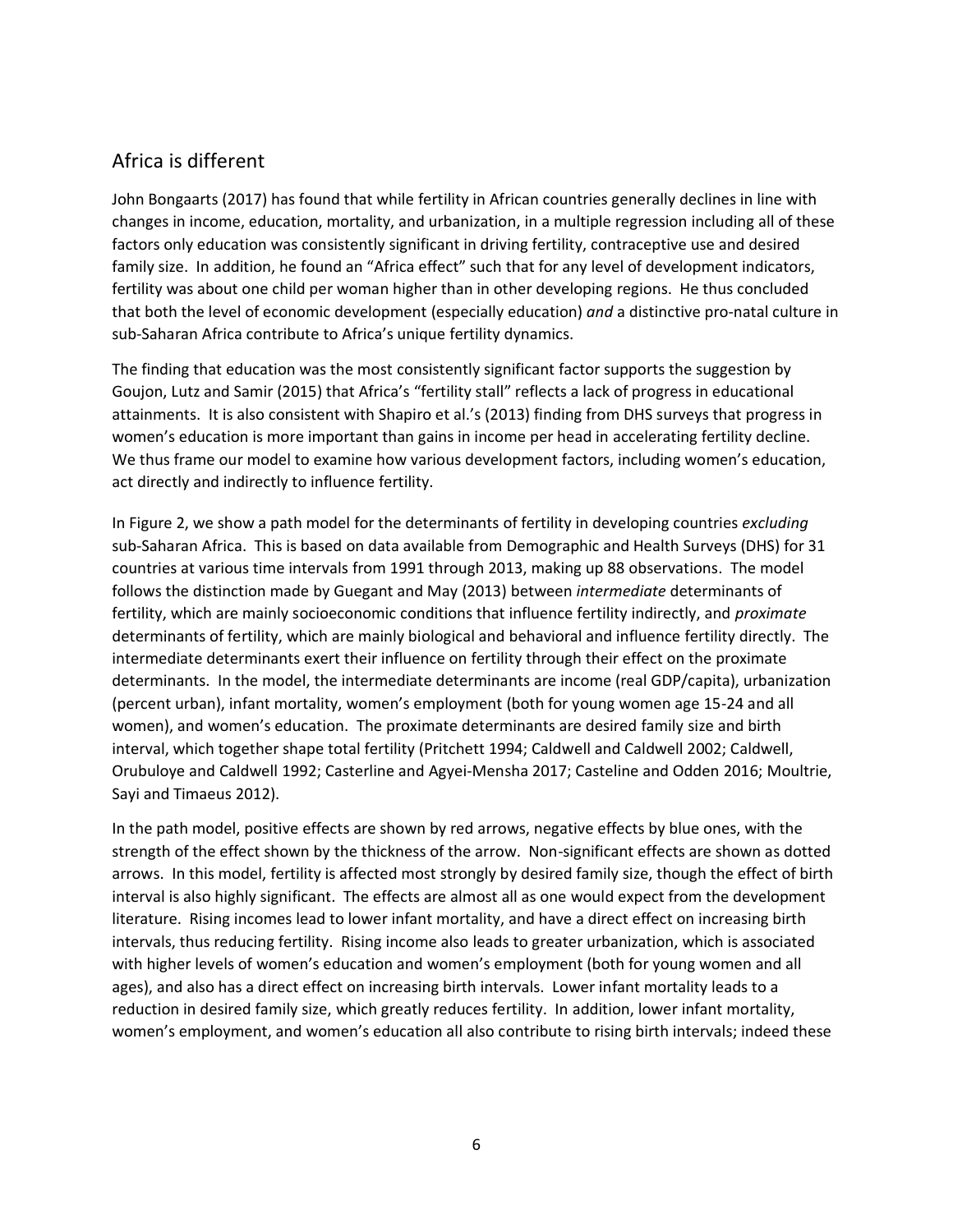



factors seem to impact fertility entirely through greater spacing of births rather than changes in desired family size. Still, the overall pattern is familiar – as incomes rise, urbanization and women's education and employment rise as well, and all of these factors produce a decline in desired family size and increases in birth spacing, producing lower fertility.

\_\_\_\_\_\_\_\_\_\_\_\_\_\_\_\_\_\_\_\_\_\_\_\_\_\_\_\_\_\_\_\_\_\_\_\_\_\_\_\_\_\_\_\_\_\_\_\_\_\_\_\_\_\_\_\_\_\_\_\_\_\_\_\_\_\_\_\_\_\_\_\_\_\_\_\_\_\_\_\_\_\_\_\_\_

If we run the same path analysis on African countries, we would perhaps expect, following Bongaarts, that these relationships would still obtain but be weaker, or that, following Goujon, Lutz and Samir, that education would have a larger impact. The model using data from DHS surveys in 35 countries in sub-Saharan Africa, with 95 observations from 1991 through 2013, is shown in Figure 3. In fact, there are some surprising and marked differences from the relationships in Figure 2.

Regarding similarities, in sub-Saharan Africa rising income does lead to both higher urbanization and lower infant mortality, although the latter effect is much weaker in Africa. Lower infant mortality, in turn, has a somewhat stronger effect on reducing desired family size in Africa than in other developing countries, but a much weaker effect on birth intervals. Higher urbanization is associated with higher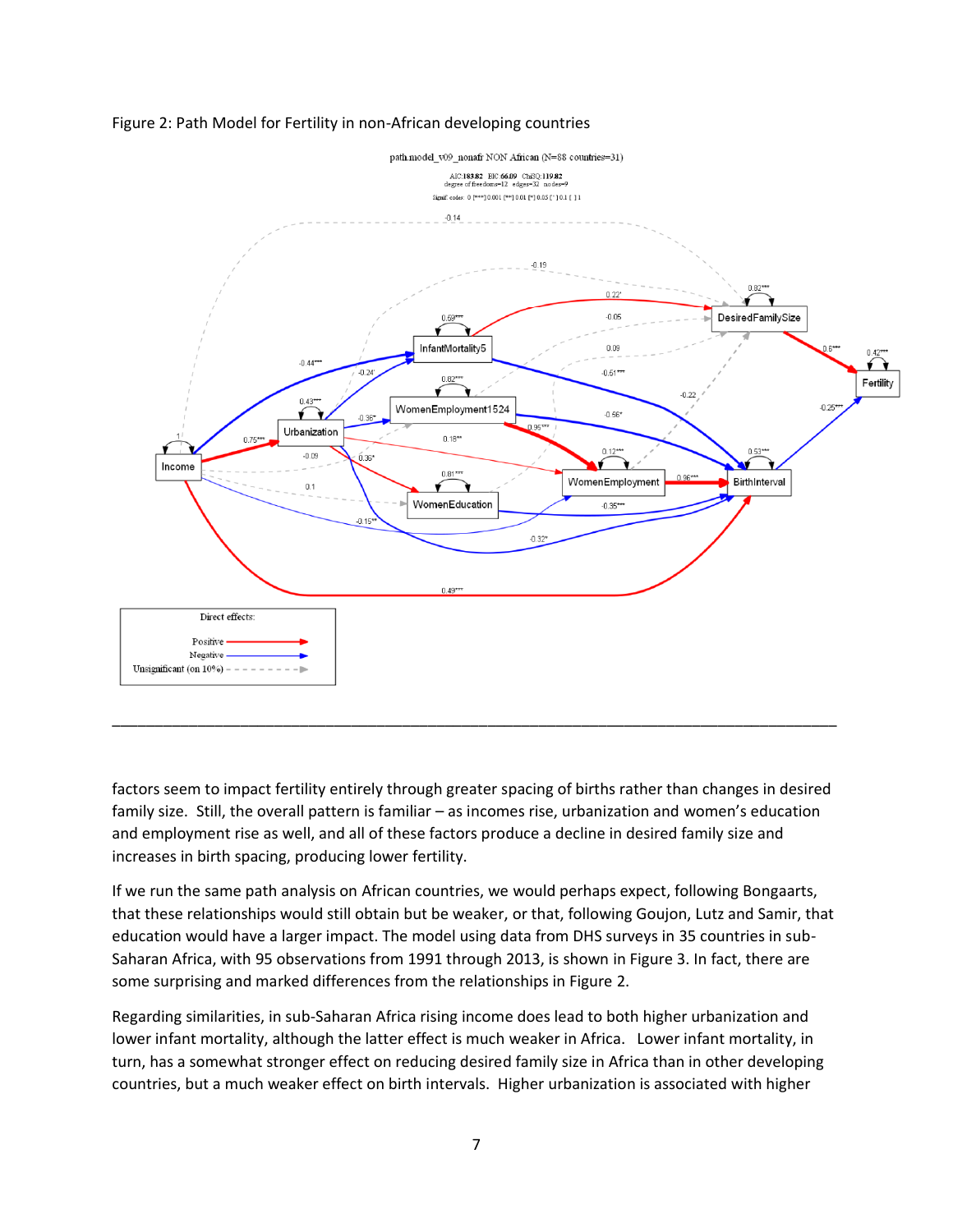

Figure 3. Path model for fertility in sub-Saharan African countries

women's education and employment, in much the same magnitude of effect in Africa as in other developing regions.

\_\_\_\_\_\_\_\_\_\_\_\_\_\_\_\_\_\_\_\_\_\_\_\_\_\_\_\_\_\_\_\_\_\_\_\_\_\_\_\_\_\_\_\_\_\_\_\_\_\_\_\_\_\_\_\_\_\_\_\_\_\_\_\_\_\_\_\_\_\_\_\_\_\_\_\_\_\_\_\_\_\_\_\_\_

However, there are huge differences in the results of women's education and women's employment. Outside of Africa, many factors contribute to larger birth intervals, and hence to reduced fertility—Iower infant mortality, higher income, women's education, young women's employment, total women's employment, and urbanization all have direct effects. The largest of those effects are through women's employment, both for young women and total women. But in sub-Saharan Africa, the most powerful factor driving changes in the birth interval is women's education. Women's employment–whether for young women or for all women—has no statistically significant impact at all! Moreover, in sub-Saharan Africa, but not other developing regions, women's education also has a significant direct impact on desired family size. Also unusual is that in sub-Saharan Africa, unlike other developing regions, gains in income and urbanization have no direct effect on birth intervals at all; rather they act only indirectly through increasing women's education.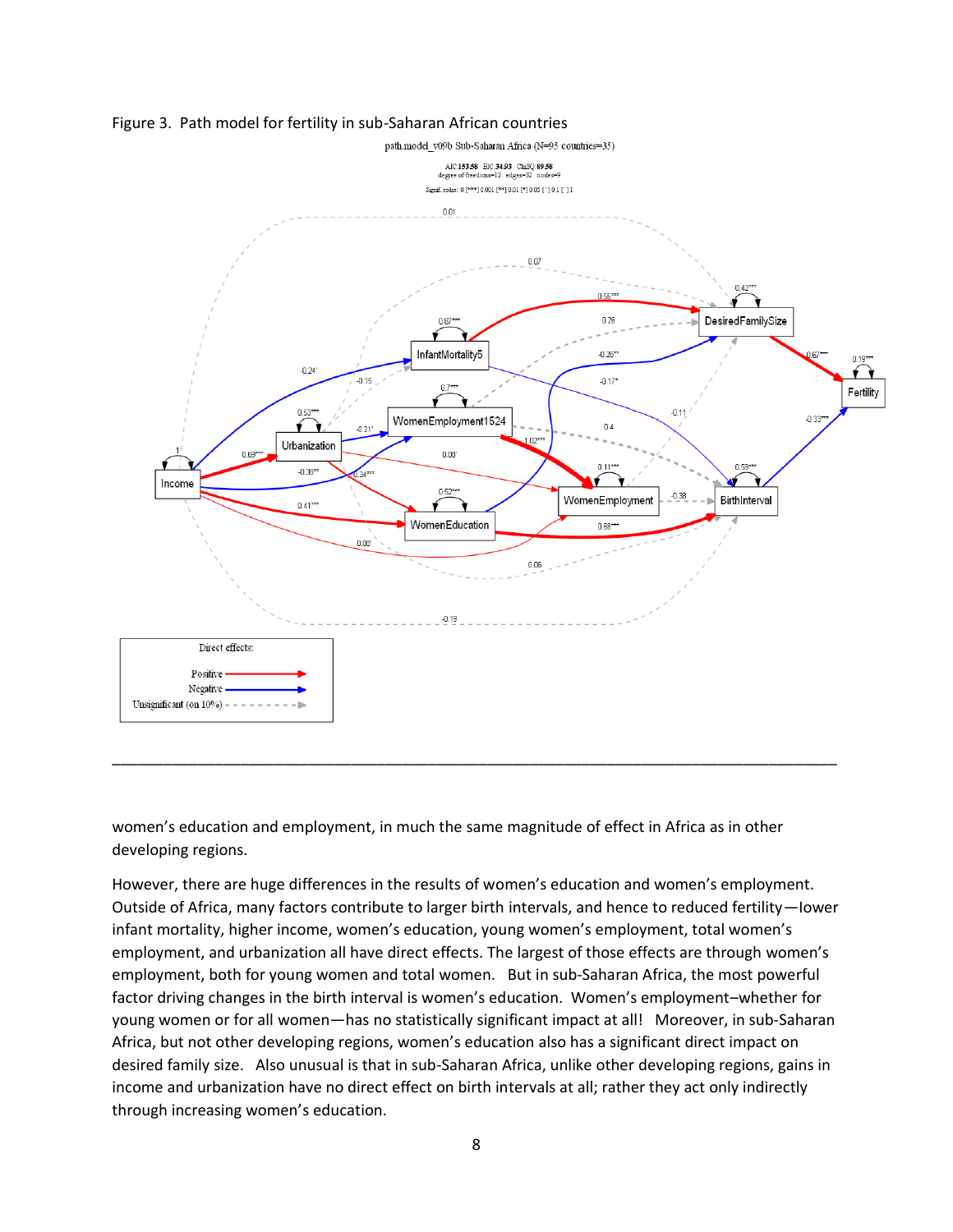In sum, Africa *is* different. In other developing regions, a cluster of modernizing changes work in tandem, reinforcing changes that stretch out birth intervals and thus reduce fertility. Most important is getting women into the workplace. Women's education, however, has only a minor impact on birth intervals and none on desired family size. In sub-Saharan Africa, by contrast, women's education is absolutely central, as it is the most important driver of changes in birth intervals and a strong direct factor in reducing desired family size. By contrast, women's employment has no significant effect at all on fertility, not through family size nor through birth intervals.

How is this possible? In most developing countries, as women move into paid work outside the home including young women with modest education—fertility is reduced as they have to choose between spending more time working and earning income and staying home to take care of their children. Women's employment thus has a strong impact on fertility. However, in Africa extended family childcare systems have developed that allow women to avoid this trade-off. The basic commitment enabling this pattern is the cultural expectation that aunts, uncles, siblings, grandparents, cousins, and even cowives (where polygyny occurs) will take care of children while their mothers work. As Korotayev et al. (2016, 259) note:

As long as extended families provide working women (not only agricultural workers, but ones in urban areas having paid employment as well) with relatives who are willing to come and assist with household tasks and child care, paid female employment may not only make a far smaller contribution to fertility decline in tropical Africa than that observed in other regions, but it may also actually delay fertility reduction in Africa by slowing the trend toward the nuclear family system.

Korotayev et al. argue that the "right" to extended family childcare is rooted in long-standing cultural patterns distinct to tropical Africa. They note that this region (corresponding to eastern, middle and western Africa) was characterized by hoe-based agriculture, in which women were the primary daily field workers, as opposed to the plow-based agriculture that prevailed in north Africa, Europe and Asia. In the latter regions, men were the primary field workers, while women worked at textile and other domestic tasks that were undertaken inside the home, and combined with child care. Tropical Africa thus commonly has extended families with widespread polygyny and large desired family size, all of which facilitate women working outside the home. When women shift to paid work outside the home this pattern simply continues and allows women to enter paid labor without worrying about child care (Koratayev et al. 2016: 258-262; Ware 1977). These cultural patterns buffer the effect of women's employment on childbearing. Women's employment thus should have no impact on birth spacing or fertility in tropical Africa, which is exactly what we find in the path model.

The factor that is central to fertility decline in Africa, more than any other, thus appears to be women's education. It is only through their effects on this factor that other development changes seem to matter, as shown by both the path analysis in Figure 3 and Bongaart's (2017) multiple regression showing that when total fertility, contraceptive prevalence, and desired family size are regressed on education, income, life expectancy and urbanization, only education is consistently significant. To understand future fertility in Africa, we thus need to take a closer look at its progress in education.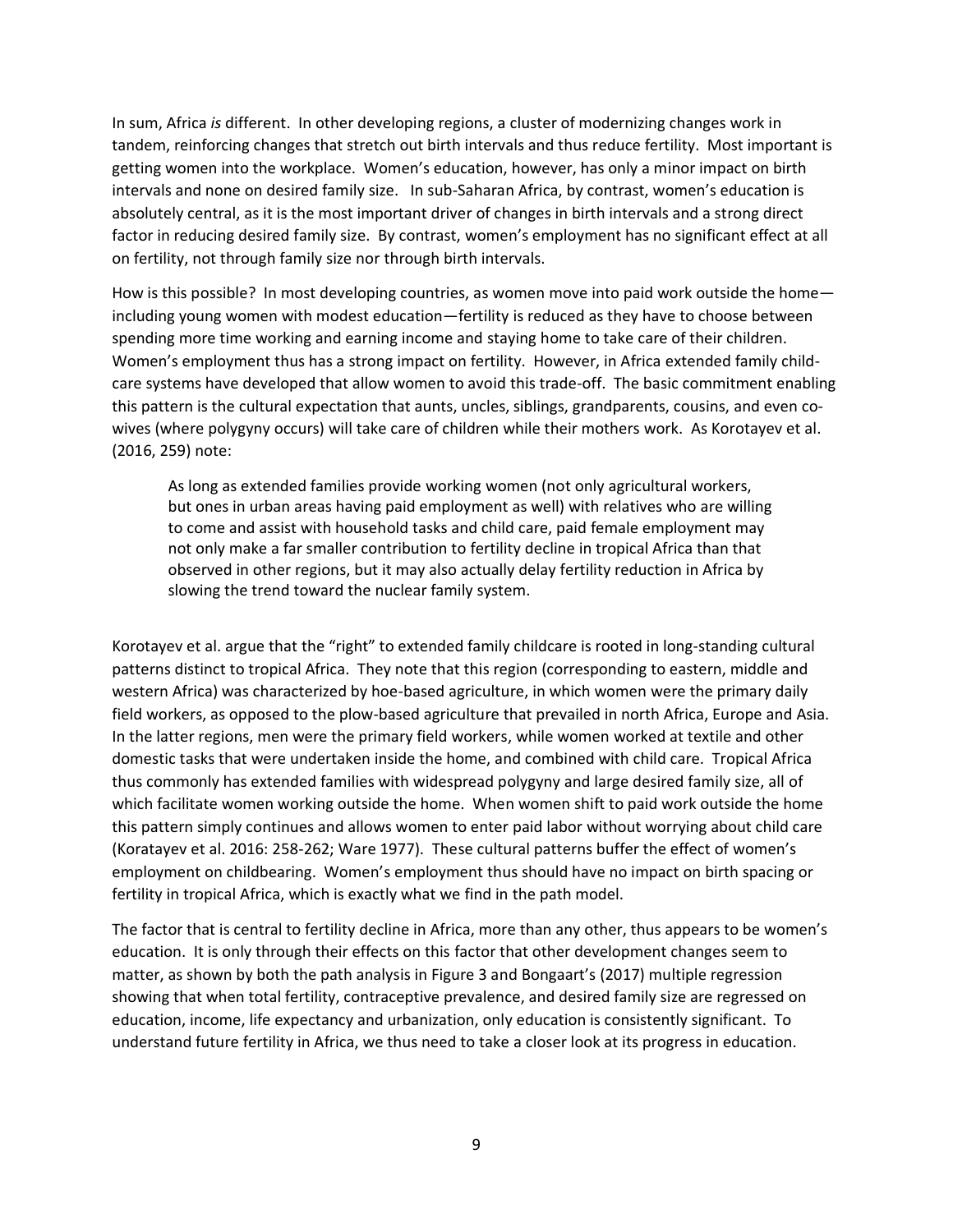# Africa's secondary education deficit

It is widely known that there are problems in the quality of education in developing nations. Teachers do not show up for classes, educational materials go missing, and effective testing, feedback, and cumulative growth in skills are often lacking (Pritchett 2013). These problems are not unique to tropical Africa; they are found in many developing nations, especially in south Asia, where fertility has nonetheless declined. Yet in other regions, educational progress is far less important for fertility decline than in sub-Saharan Africa. As we have just seen, in most developing countries women's education has a far smaller impact on fertility than women's employment; in sub-Saharan Africa is it the other way around.

This would suggest an opportunity for rapid fertility reduction in Africa by investing in women's education. Yet Africa has, despite substantial increases in schooling in recent decades, apparently invested in the wrong kind of education for fertility reduction. That is, Africa has invested mainly in primary education, leaving a great deficit in secondary education. Moreover, such secondary education as is provided often goes more to boys, with women's access lagging.

For women, it appears that secondary education is the critical arena for reducing fertility. Women who leave school after primary education, which ends at age 12, are readily available for very early marriage, and have no distinctive skills that allow them to be more productive or stand up to their husbands. Women who complete high school, by contrast, are unlikely to marry before age 18, and emerge with greater confidence and skills that allow them to shape their own fertility and make a greater economic contribution to their families (Jejeebhoy 1995).

Moreover, as Véronique Hertrich (2017) has argued, women in Africa face particular difficulties in asserting their choices about their reproductive behavior. Women in Africa often are married while young to much older men, or have to compete with co-wives in polygamous marriages. In either case, they are ill placed to make demands about shaping family size. In addition, the extended family childsupport system also carries with it pressure from the extended family to have a larger family size, since in conditions of great uncertainty and rare opportunities, a larger family has valuable risk-spreading benefits for the entire extended family. The benefits of larger families, as well as the costs, are thus spread over a large extended family grouping, rather than the spousal couple (Hertrich 2017; Johnson-Hanks 2012; Mbacké 2017). Completing secondary education makes it possible for young women to have the skills and confidence to assert themselves against these pressures, and gain the ability to limit their childbearing if they choose to do so.

Joel Cohen (2008, 572) has forcefully made the case for the effects of secondary education in high fertility societies. He writes:

Although there are other factors at work, in many developing countries, women who complete secondary school average at least one child fewer per lifetime than women who complete primary school only. In Niger in 1998, for example, women who completed secondary education had 31% fewer children (on average, 4.6 per lifetime) than those who completed only primary education (6.7). In Yemen in 1997, women who completed primary school had 4.6 children on average whereas women who completed secondary school had 3.1 children on average. In some sub-Saharan African societies,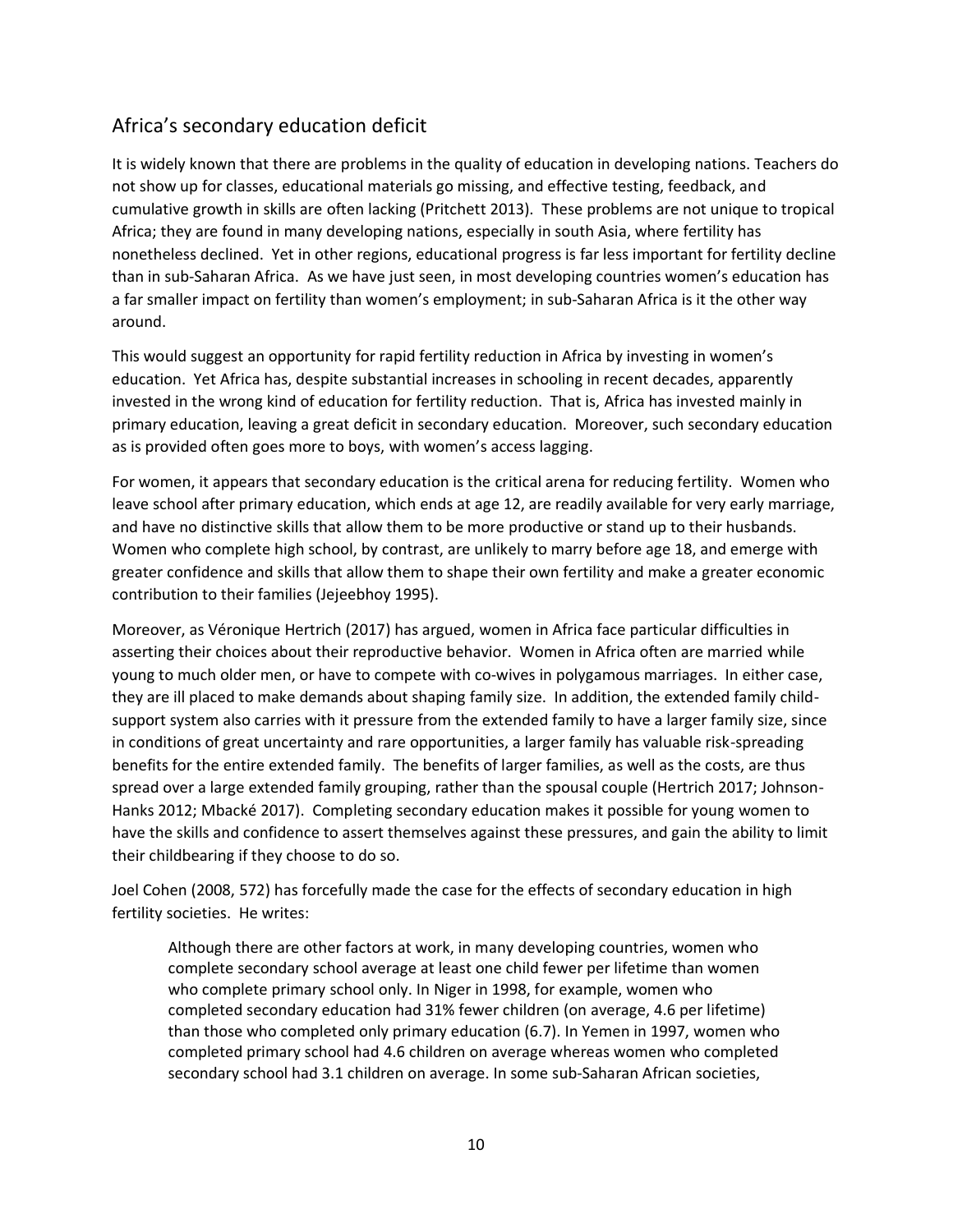lifetime fertility is reduced only among girls who have had 10 or more years of schooling.

Despite its importance, the data on secondary school enrollments in tropical Africa tells a disappointing story. Overall, net secondary attendance for females in sub-Saharan Africa is only 34%; that is one-half the level in the Middle East and North Africa, and one-quarter less than in South Asia. Table 2 provides a sample of primary and secondary enrollment rates for females in major countries of tropical Africa (UNICEF 2018).

As is clear, while considerable progress has been made in female primary education, there is a substantial gap when it comes to female's secondary education. Even in countries where female primary attendance is over 80%, such as Tanzania, Burundi, Uganda and Rwanda, female secondary attendance falls to 25% or less. Across all these countries, female enrollment ratios never reach even 50%.

To be sure, female education is not a necessary and sufficient condition for fertility decline. Kenya and Rwanda both have similar levels of fertility, 4.1 and 4.2 respectively, even though Kenya has almost

\_\_\_\_\_\_\_\_\_\_\_\_\_\_\_\_\_\_\_\_\_\_\_\_\_\_\_\_\_\_\_\_\_\_\_\_\_\_\_\_\_\_\_\_\_\_\_\_\_\_\_\_\_\_\_\_\_\_\_\_\_\_\_\_\_\_\_\_\_\_\_\_\_\_\_\_\_\_\_\_\_\_\_\_\_

|                      | Table 2. Africa's Secondary Education Gap |                            |  |  |  |  |
|----------------------|-------------------------------------------|----------------------------|--|--|--|--|
|                      | Female Net Attendance Ratio               |                            |  |  |  |  |
|                      | <b>Primary Education</b>                  | <b>Secondary Education</b> |  |  |  |  |
| Niger                | 46                                        | 13                         |  |  |  |  |
| <b>Burkina Faso</b>  | 50                                        | 17                         |  |  |  |  |
| Nigeria              | 66                                        | 49                         |  |  |  |  |
| Ethiopia             | 67                                        | 18                         |  |  |  |  |
| Sudan                | 67                                        | 45                         |  |  |  |  |
| Central African Rep. | 68                                        | 15                         |  |  |  |  |
| Angola               | 76                                        | 17                         |  |  |  |  |
| Tanzania             | 83                                        | 25                         |  |  |  |  |
| Burundi              | 84                                        | 14                         |  |  |  |  |
| Dem. Rep. Congo      | 85                                        | 41                         |  |  |  |  |
| Kenya                | 87                                        | 44                         |  |  |  |  |
| Uganda               | 87                                        | 21                         |  |  |  |  |
| Malawi               | 95                                        | 34                         |  |  |  |  |
| Rwanda               | 96                                        | 23                         |  |  |  |  |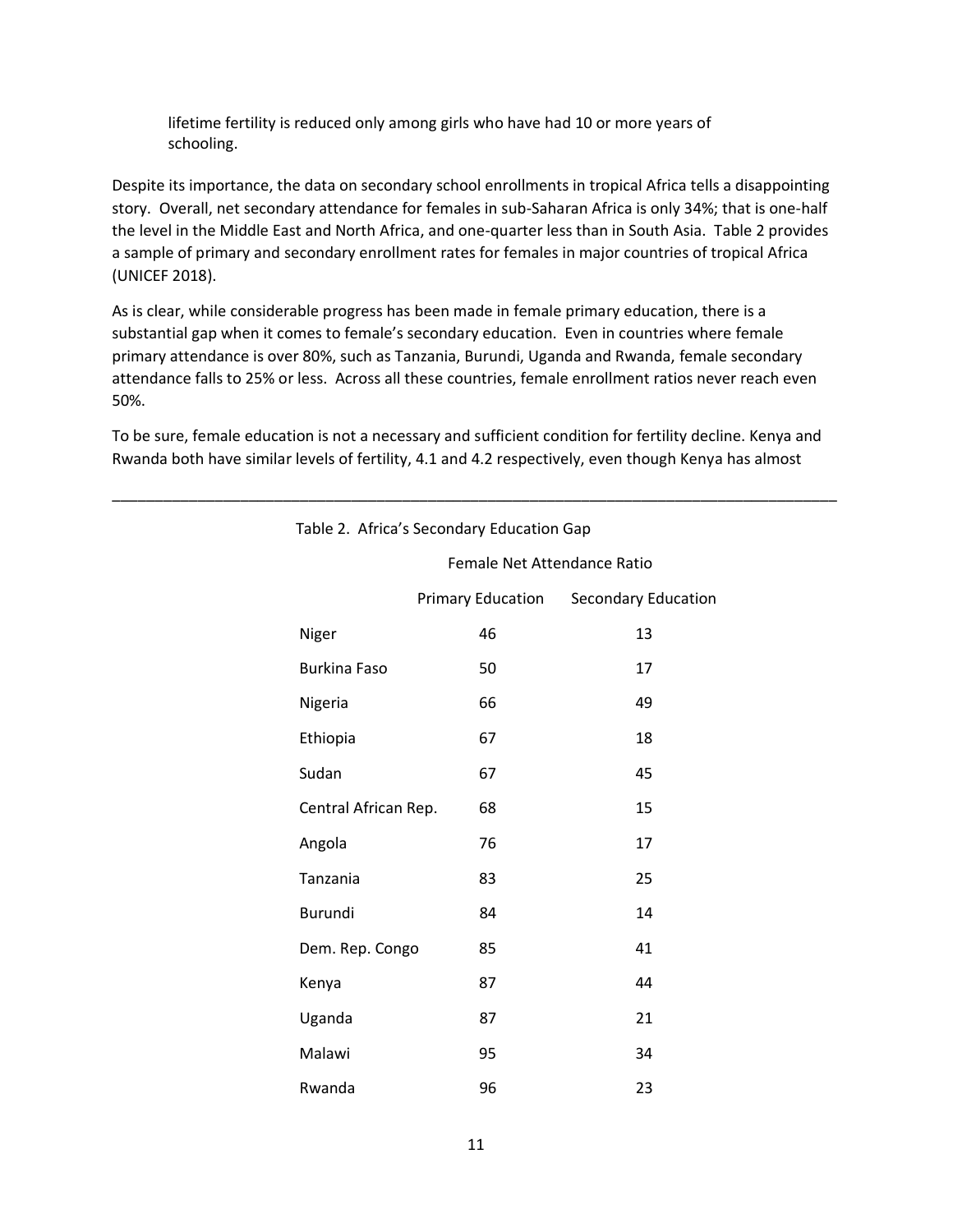twice the level of female secondary attendance. In Rwanda, a vigorous state-led campaign to promote contraception and legal limits on teenage marriage have had roughly the same effect as Kenya's greater progress on female education. Yet on average, female education is the single most important factor in reducing fertility in tropical Africa. And tropical Africa severely lags other developing regions in providing women with secondary education.

## Conclusion

In sum, the reason that tropical Africa continues to have extraordinarily high fertility is rooted in both this region's distinctive extended family culture and its deep deficiency in secondary education. Unless the latter is addressed, we can expect that even continued growth in primary education, urbanization, and income per head will have only minor effects on reducing fertility. Given the rapid decline in mortality that Africa has enjoyed, and the still high fertility that it maintains, the future will be one of extremely rapid population growth.

For over forty years, a debate has raged over policies to reduce fertility as to whether "contraception is the best contraceptive" or "development is the best contraceptive." While there are examples of family planning policies in diverse regions that have had success, as in Iran and Rwanda, and development has encouraged fertility decline in many areas, our analysis suggests that tropical Africa is different. In this region, neither principle may be valid. Rather, "women's education is the best contraceptive" appears to be the operative relationship.

### **REFERENCES**

Benefo, Kofi D. 1995. "The determinants of the duration of postpartum sexual abstinence in West Africa: A multilevel analysis," *Demography* 32(2): 139-157.

Bongaarts, John. 2010. "The causes of education differences in fertility in sub-Saharan Africa," Working Paper No. 20, The Population Council, New York.

----------. 2017. "Africa's Unique Fertility Transition," *Population and Development Review* 43 (Suppl.): 39-58.

Bongaarts, John and John B. Casterline. 2013. "Fertility transition: Is sub-Saharan Africa different?," *Population and Development Review* 38 (Suppl.): 153–168.

Cohen, Joel. 2008. "Make secondary education universal," *Nature* 456 (4): 572-573.

Caldwell, John C. and Pat Caldwell. 1987. "The cultural context of high fertility in sub-Saharan Africa," *Population and Development Review* 13(3):409–437.

----------. 2002. "Africa: the new family planning frontier," *Studies in Family Planning* 33(1): 76–86.

Caldwell, John C., I.O. Orubuloye and Pat Caldwell. 1992. "Fertility decline in Africa: A new type of transition?," *Population and Development Review* 18 (2): 211–242.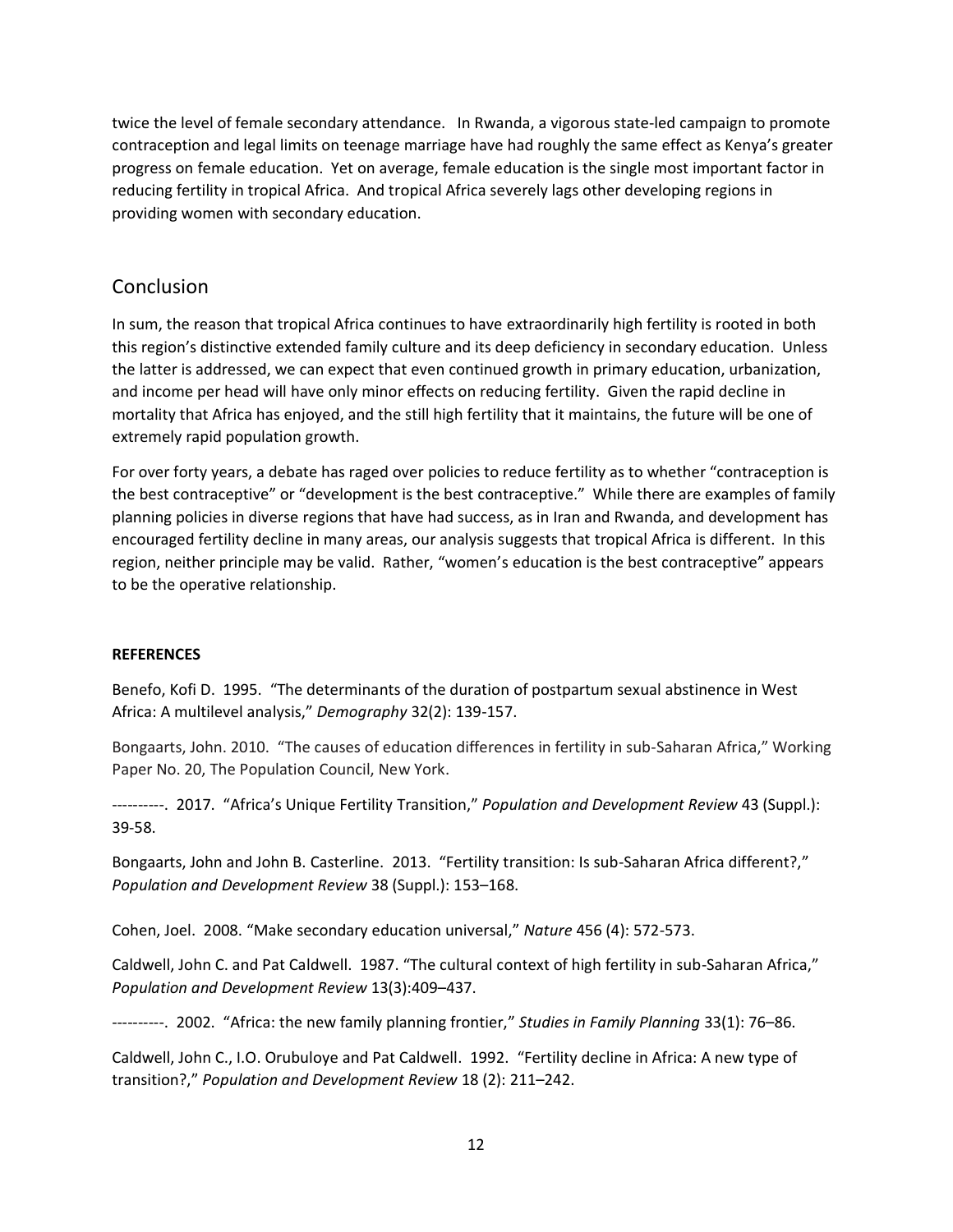Casterline, John B. 2017. "Prospects for Fertility Decline in Africa," *Population and Development Review*  43 (Suppl.): 3-18.

Casterline, John B. and Samuel Agyei-Mensah. 2017. "Fertility desires and the course of fertility decline in sub-Saharan Africa," *Population and Development Review* 43 (Suppl.): 84-111.

Casterline, John B. and Colin Odden. 2016. "Trends in inter-birth intervals in developing countries, 1965–2014," *Population and Development Review* 42(2): 173–194.

Ezeh, Alex, Blessing Mberu, and Jacques Emina. 2009. "Stall in fertility decline in Eastern African countries: Regional analysis of patterns, determinants and implications," *Philosophical Transactions Royal Society B* (364): 2991–3007.

Goujon, Anne, Wolfgang Lutz and K.C. Samir. 2015. "Education stalls and subsequent stalls in African fertility: A descriptive overview," *Demographic Research* 33(47): 1281-1296.

Guengant, Jean-Pierre and John F. May. 2013. "African demography," *Global Journal of Emerging Market Economies* 5(3): 215-267.

Jejeebhoy, Shireen J. 1995. *Women's Education, Autonomy, and Reproductive Behaviour: Experience from Developing Countries*, Oxford: Clarendon Press.

Johnson-Hanks, Jennifer. 2007. "Natural intentions: Fertility decline in the African Demographic and Health Surveys," *American Journal of Sociology* 112 (4): 1008–1043

Hertrich, Véronique. 2017. "Trends in age at marriage at the onset of fertility transition in sub-Saharan Africa," *Population and Development Review* 43 (Suppl.): 112-137.

Korotayev, Andrey, Julia Zinkina, Jack A. Goldstone and Sergey Shulgin. 2016. "Explaining current fertility dynamics in tropical Africa from an anthropological perspective: A cross-cultural investigation," *Cross Cultural Research* 50(3): 251-280.

Lesthaeghe, Ron. 1980. "On the social control of human reproduction," *Population and Development Review* 6(4): 527-548.

Mbacké, Cheikh. 2017. "The persistence of high fertility in sub-Saharan Africa: A Comment," *Population and Development Review* 43(Suppl.): 330-337.

Moultrie, Tom, Takudzwa S. Sayi and Ian M. Timæus. 2012. "Birth intervals, postponement, and fertility decline: A new type of transition?," *Population Studies* 66(3): 241–258.

Pritchett, Lant. 1994. "Desired Family Size and the Impact of Population Policies," *Population and Development Review* 20(1): 1-55

----------. 2013. *The Rebirth of Education: Schooling Ain't Learning,* Washington D.C.: Center for Global Development.

Shapiro, David and Andrew Hinde. 2017. "On the pace of fertility decline in sub-Saharan Africa," *Demographic Research* 37: 1327-1338.